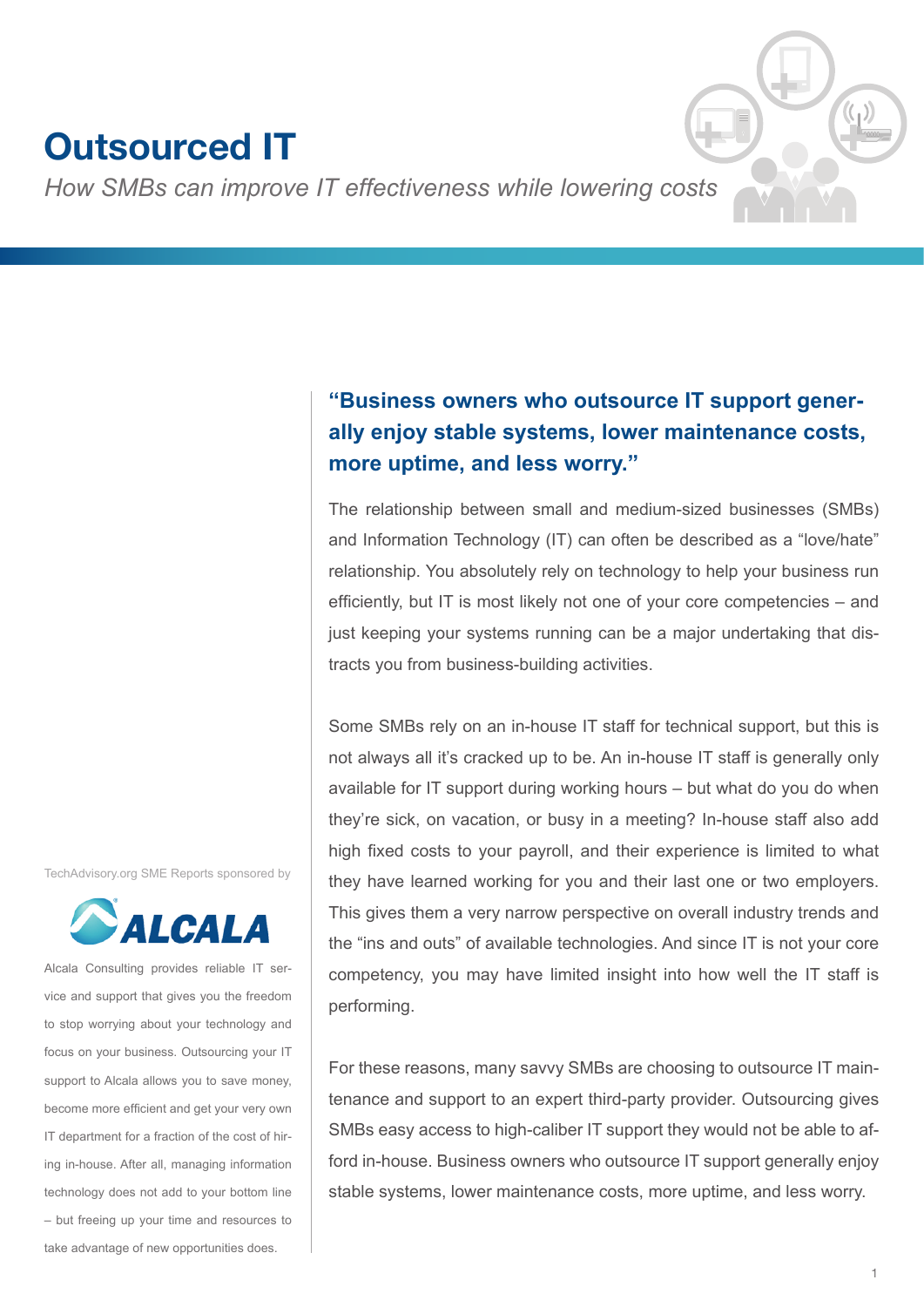# **The strategic advantages of outsourcing vs. full-time staff**

In a very small business, it's pretty obvious that hiring a full-time IT person, let alone a full staff, is not a viable option. But hiring full time IT resources may not be the ideal choice for larger businesses either. To illustrate this point, let's take a look at the costs and benefits of hiring one full-time IT staffer compared to contracting with an outsourced IT provider.

| <b>IT Support Option</b>      | <b>Full time IT staff member</b>                                                                                                                                                                                                                                                                                                                                                                                                                                                                        | <b>Outsourced IT Provider</b>                                                                                                                                                                                                                                                                                                                                                                                                                                                                                                                                         |
|-------------------------------|---------------------------------------------------------------------------------------------------------------------------------------------------------------------------------------------------------------------------------------------------------------------------------------------------------------------------------------------------------------------------------------------------------------------------------------------------------------------------------------------------------|-----------------------------------------------------------------------------------------------------------------------------------------------------------------------------------------------------------------------------------------------------------------------------------------------------------------------------------------------------------------------------------------------------------------------------------------------------------------------------------------------------------------------------------------------------------------------|
| <b>Approximate Cost</b>       | \$5000/month<br>Salary + benefits                                                                                                                                                                                                                                                                                                                                                                                                                                                                       | \$5000/month<br>Managed services contract                                                                                                                                                                                                                                                                                                                                                                                                                                                                                                                             |
| <b>Available Resources</b>    | 1 person                                                                                                                                                                                                                                                                                                                                                                                                                                                                                                | A team of experts with various<br>backgrounds and experience                                                                                                                                                                                                                                                                                                                                                                                                                                                                                                          |
| <b>Scalability Options</b>    | None                                                                                                                                                                                                                                                                                                                                                                                                                                                                                                    | Excellent                                                                                                                                                                                                                                                                                                                                                                                                                                                                                                                                                             |
| <b>Technical Capabilities</b> | Strong:<br>• PC support<br>■ Network and server<br>administration<br>• Patches and upgrades<br>Some experience:<br>■ Data backup<br>■ Business continuity planning<br>■ Security protocols<br>• Product selection and<br>procurement<br>■ Project management<br>Licensing<br>Limited experience:<br>Infrastructure design and<br>implementation<br>■ Network design and<br>implementation<br>■ Telephony and VoIP<br>Industry trends and best<br>practices<br>■ Strategic business use<br>of technology | Strong:<br>■ PC support<br>■ Network and server<br>administration<br>• Patches and upgrades<br>■ Data backup<br><b>Business continuity planning</b><br>■ Security protocols<br>• Product selection and<br>procurement<br>Project management<br>Licensing<br>Infrastructure design and<br>implementation<br>Network design and imple<br>mentation<br>■ Telephony and VoIP<br>Strategic business use of<br>technology<br>Industry trends and best<br>practices<br><b>PLUS</b><br>• 24/7 system monitoring<br>and support<br>· remote, overnight<br>patches and upgrades |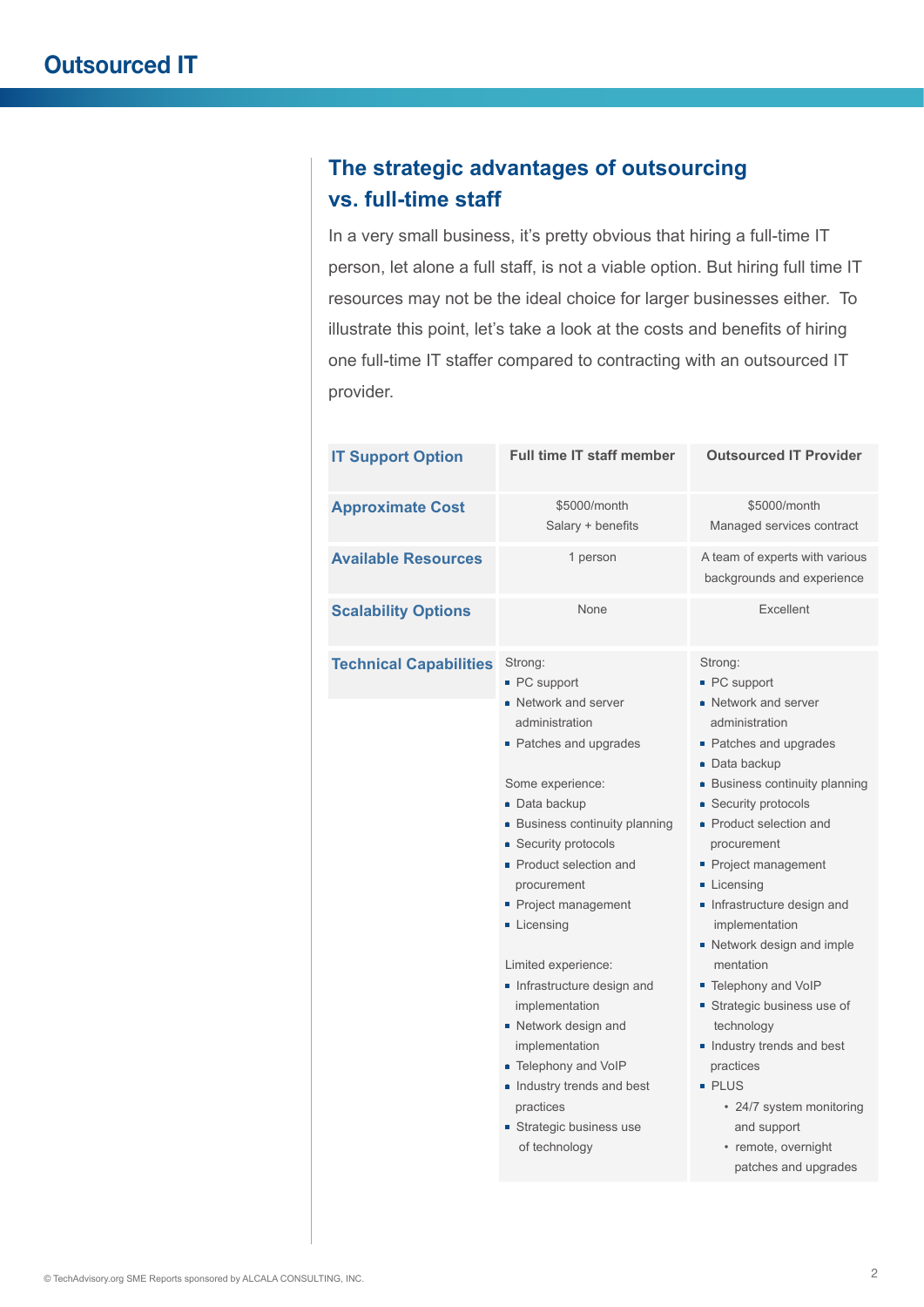| ■ 40 hours a week, usually<br>■ 24 / 7 / 365 service<br><b>Availability</b><br>only during normal business<br>Fixed fee, no overtime<br>hours. Unavailable during | <b>Outsourced IT Provider</b> |
|-------------------------------------------------------------------------------------------------------------------------------------------------------------------|-------------------------------|
| sick / personal days,<br>holidays, and vacations.<br>$\blacksquare$ Overtime is extra                                                                             |                               |

As you can see, outsourced services generally cost less than maintaining an in-house IT staff – and the technical expertise, availability, and scalability is far superior.

### **Consider a hybrid solution**

Even if you have an in-house IT solution that works for you, you might benefit from adding an outsourced solution to supplement your existing support. The advantages of a hybrid scenario include:

- adding a new level of expertise and experience
- economically extending service hours
- covering staff shortages
- handling special projects
- freeing up your in-house team to focus on tasks more essential to core operations.

### **Finding an IT company that fits your needs**

Once you've made the decision to outsource, it's time to select a provider – and you will have plenty of options. New IT providers crop up at a dizzying pace, but they're certainly not all equal – or even competent. Anyone who has a history of troubleshooting their friends' computer woes can start up an IT support company, but that doesn't mean they have the breadth of knowledge and experience you need to effectively manage your entire IT environment.

So how can you find an IT company that is right for you and your business? Before signing any contracts, make sure you grill potential providers on these two critical points:

"...A business-savvy provider who gets to know your business is much more likely to point out technologies that can provide you with cost savings and enhanced efficiency.<sup>"</sup>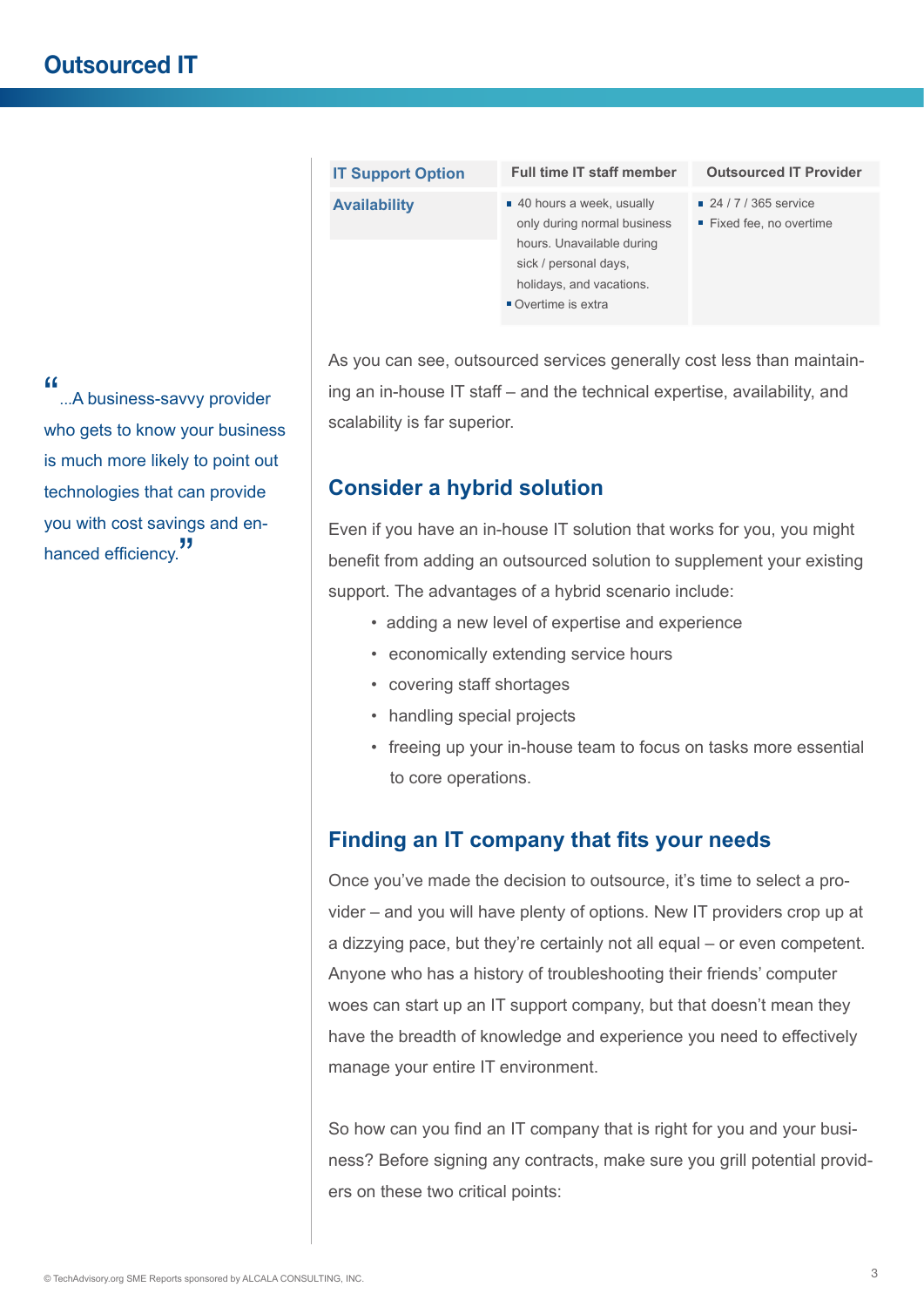- **1. Find out how they view technology in relation to your business.** The most common shortcoming for an outsourced IT provider is not technical expertise – it's business acumen. Ask potential providers how they will manage or recommend technology in light of your specific business goals, and what strategic approach they take to technology as a business tool. Ask for specific examples of how they have merged the two in the past. A business-savvy provider who gets to know your business is much more likely to point out technologies that can provide you with cost savings and enhanced efficiency.
- **2. Explore their communication and management philosophies.** Do they have a set communication process? Are they prepared to adjust services and projects in light of feedback from your team? Will they proactively manage their relationship with you, conducting periodic reviews of your technology and recommending improvements and upgrades? Or are they going to sit back and wait for you to come to them?

A truly effective IT Company will do more than just fix what's broken. You want a service that understands your business and goals and will proactively help you reach them. Investigating these two areas carefully will help you select a provider who will be an asset to your business for many years.

#### **Happily ever after**

Outsourcing IT support can be a win/win for many SMBs. If the relationship is entered into carefully, an outsourced provider can offer far superior technical expertise and 24/7 availability at approximately the same cost as (or even less than) full-time resources – without the overhead, HR paperwork, sick days, or overtime. The right provider will show you ways to use technology to lower costs and increase productivity for greater payback on your IT investments.